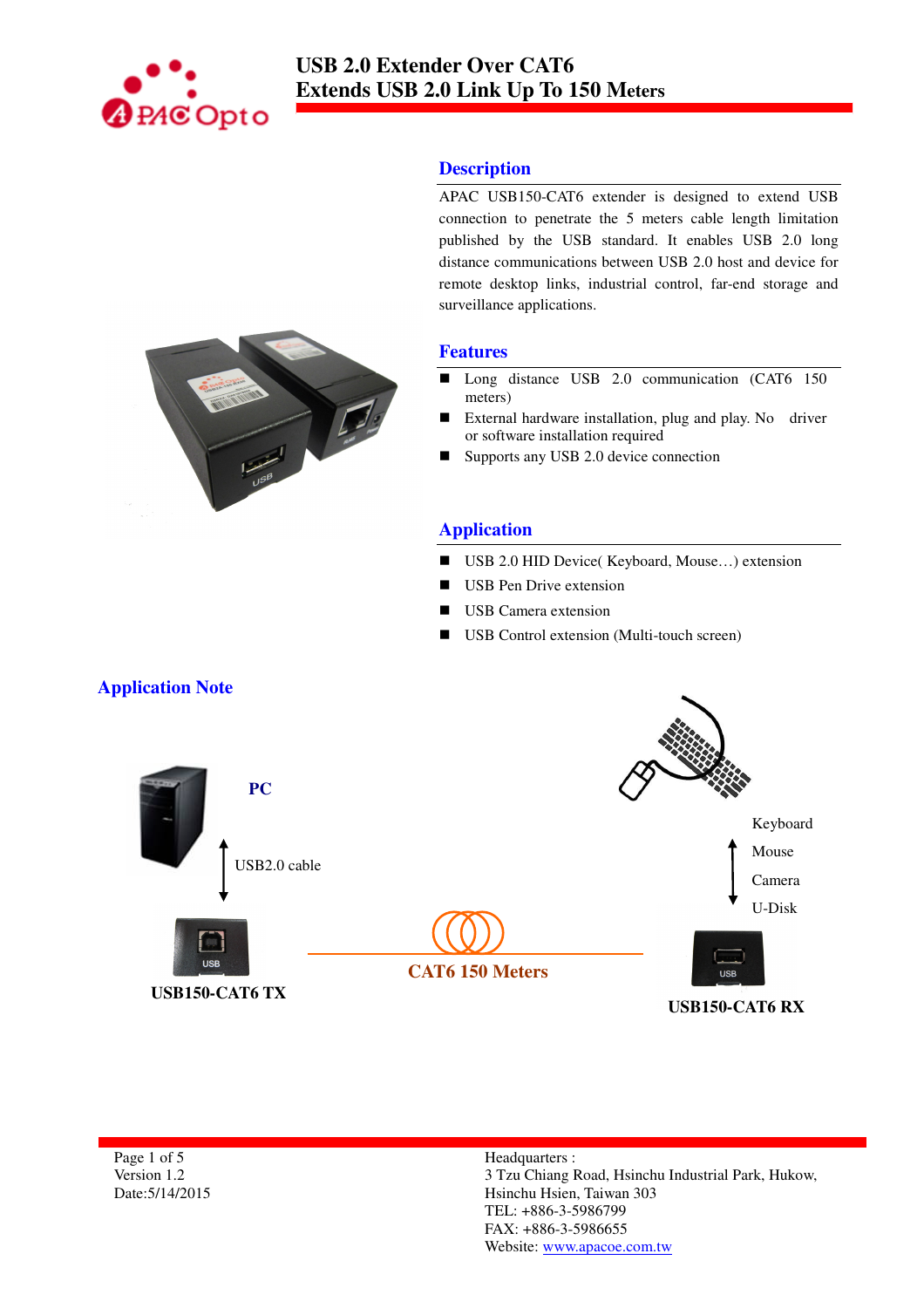

#### **Ordering information**

| <b>Part Number</b>                       |
|------------------------------------------|
| USB150-CAT6-XX                           |
| $\rightarrow$ 00: US Plug for AC adaptor |
| 01: EU Plug for AC adaptor               |
| 02: BS Plug for AC adaptor               |
| 03: AU Plug for AC adaptor               |
| This product does not include CAT6 cable |

### **Package include**

- $\bullet$  TX module  $\times$  1
- RX module  $\times$  1
- 5V adaptor  $\times$  1

Optional:EU/BS/AU Plug change kit of 5V adaptor

# **Specification**

| <b>PARAMETER</b>             | <b>SPECIFICATION</b>               | <b>NOTE</b>                |
|------------------------------|------------------------------------|----------------------------|
| Max length                   | 150 Meters                         |                            |
| Operating voltage            | DC 5V                              |                            |
| Electrical power consumption | TX: 5V/210mA                       |                            |
|                              | RX: 5V/320mA                       |                            |
| Operating temperature        | $0^{\circ}$ C to $70^{\circ}$ C    |                            |
| Storage temperatute          | $-20^{\circ}$ C to 75 $^{\circ}$ C |                            |
| Dimension                    | $67.3 \times 32.2 \times 25.4$     | $L \times W \times H$ (mm) |
| Weight                       | TX: 87g, RX:86g                    |                            |

Page 2 of 5 Version 1.2 Date:5/14/2015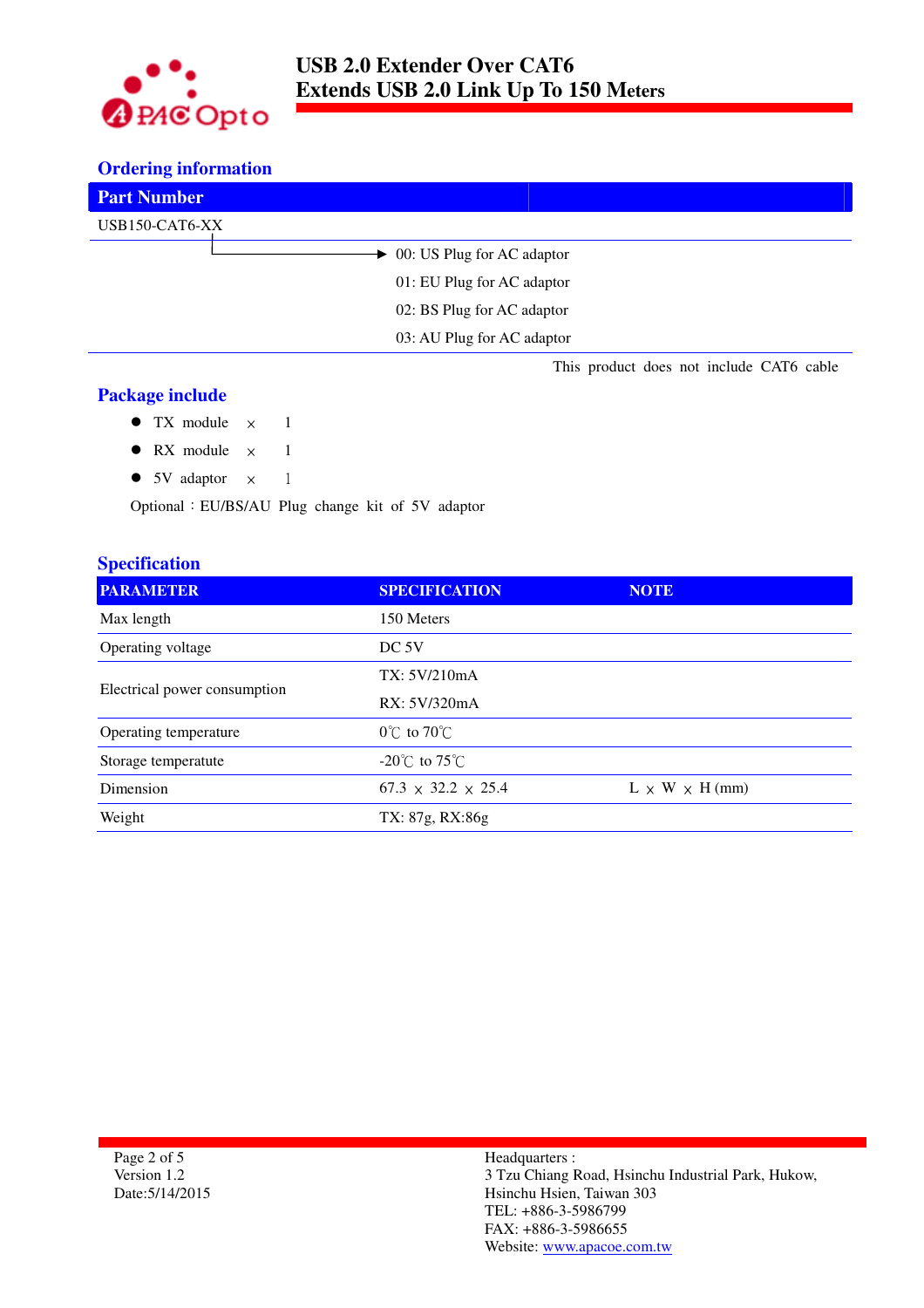

### **Requirements**

- USB2.0 host (PC/NB support USB2.0 interface)
- USB2.0 device (Any USB2.0 device)
- $100~240$ VAC 50~60Hz 0.2A electricity

# **Adaptor Specification**

| <b>PARAMETER</b> | <b>SPECIFICATION</b>       | <b>NOTE</b>      |
|------------------|----------------------------|------------------|
| Input            | $100 - 240$ VAC            | US/EU/BS/AU plug |
| Output           | DC 5V                      | 2.0A             |
| DC Jack          | Inside 5V / Outside ground |                  |

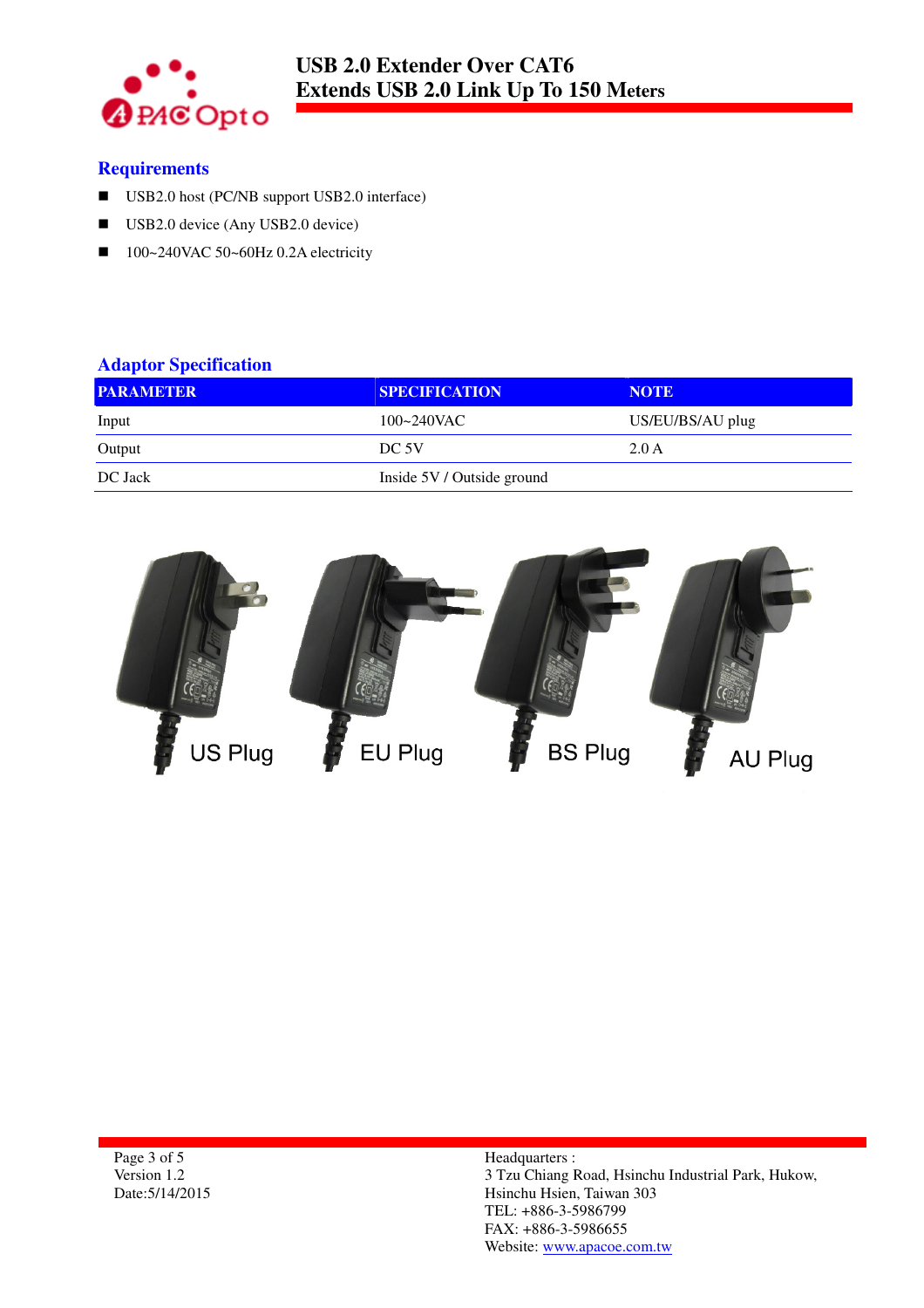

## **Installation**

Step1. Install TX module close to USB host.

- Step2. Install RX module close to USB device (keyboard, mouse, U-Disk, USB camera…).
- Step3. Connect CAT6 cable from TX to RX.
- Step3. Connect RX to USB device.
- Step5. Apply 5V adaptor to RX module.
- Step3. Connect USB cable from PC to TX.

Page 4 of 5 Version 1.2 Date:5/14/2015 Headquarters : 3 Tzu Chiang Road, Hsinchu Industrial Park, Hukow, Hsinchu Hsien, Taiwan 303 TEL: +886-3-5986799 FAX: +886-3-5986655 Website: www.apacoe.com.tw